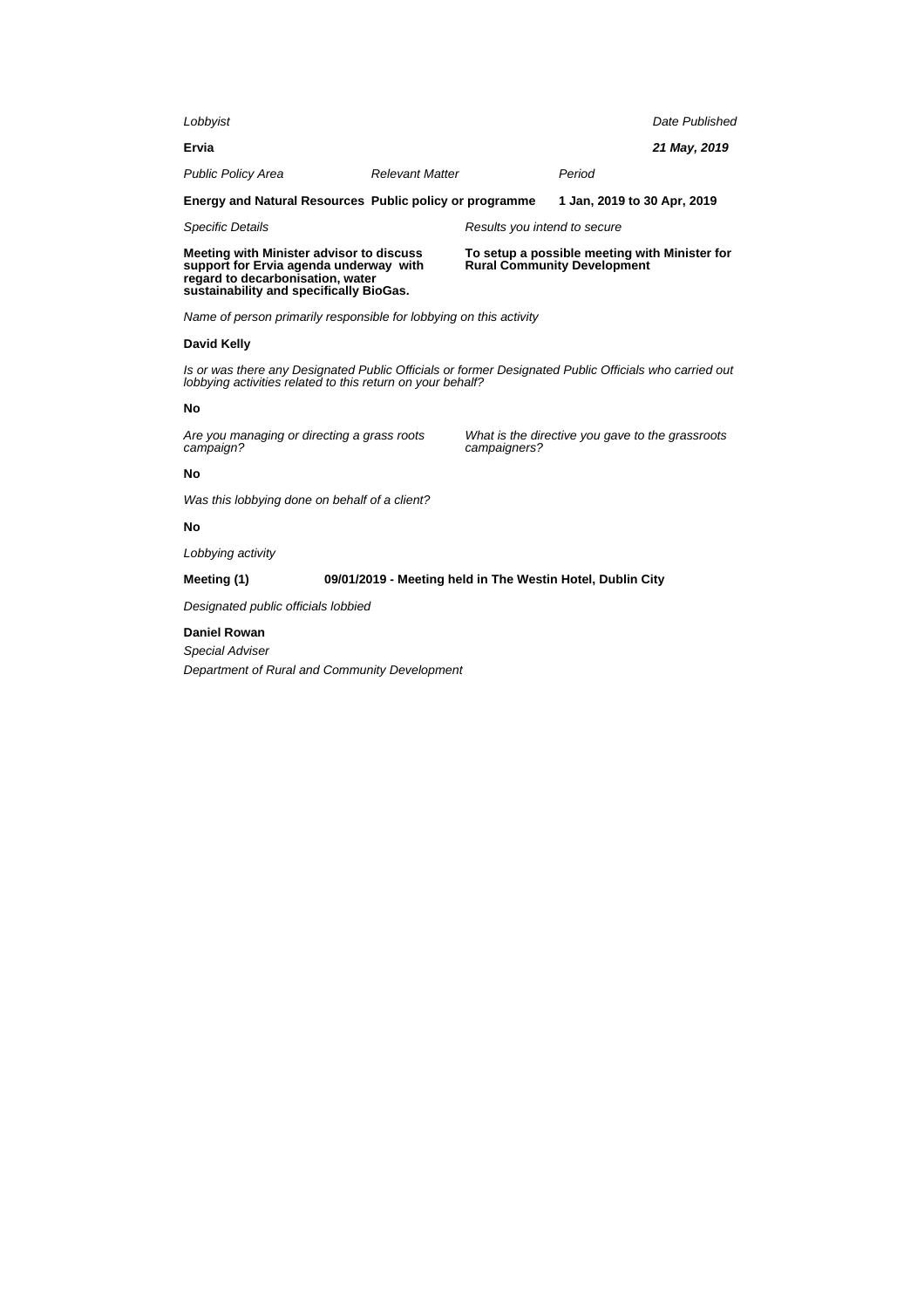| Lobbyist                                                                                                                                                                                     |   |                                                                                                                         |                                                                         |                             | Date Published |
|----------------------------------------------------------------------------------------------------------------------------------------------------------------------------------------------|---|-------------------------------------------------------------------------------------------------------------------------|-------------------------------------------------------------------------|-----------------------------|----------------|
| Ervia                                                                                                                                                                                        |   |                                                                                                                         |                                                                         |                             | 21 May, 2019   |
| <b>Public Policy Area</b>                                                                                                                                                                    |   | <b>Relevant Matter</b>                                                                                                  |                                                                         | Period                      |                |
| Energy and Natural Resources Public policy or programme                                                                                                                                      |   |                                                                                                                         |                                                                         | 1 Jan, 2019 to 30 Apr, 2019 |                |
| <b>Specific Details</b>                                                                                                                                                                      |   |                                                                                                                         | Results you intend to secure                                            |                             |                |
| Meeting with Minister for Rural and<br><b>Community Development at which a</b><br>presentation was given to discuss Ervia<br>agenda with regard to decarbonisation &<br>water sustainability |   | To ensure Minister is fully briefed on Ervia<br>agenda and to seek support for establishment<br>of Renewable Gas sector |                                                                         |                             |                |
| Name of person primarily responsible for lobbying on this activity                                                                                                                           |   |                                                                                                                         |                                                                         |                             |                |
| <b>David Kelly</b>                                                                                                                                                                           |   |                                                                                                                         |                                                                         |                             |                |
| Is or was there any Designated Public Officials or former Designated Public Officials who carried out<br>lobbying activities related to this return on your behalf?                          |   |                                                                                                                         |                                                                         |                             |                |
| No                                                                                                                                                                                           |   |                                                                                                                         |                                                                         |                             |                |
| Are you managing or directing a grass roots<br>campaign?                                                                                                                                     |   |                                                                                                                         | What is the directive you gave to the grassroots<br>campaigners?        |                             |                |
| No                                                                                                                                                                                           |   |                                                                                                                         |                                                                         |                             |                |
| Was this lobbying done on behalf of a client?                                                                                                                                                |   |                                                                                                                         |                                                                         |                             |                |
| No                                                                                                                                                                                           |   |                                                                                                                         |                                                                         |                             |                |
| Lobbying activity                                                                                                                                                                            |   |                                                                                                                         |                                                                         |                             |                |
| Meeting (1)                                                                                                                                                                                  | 2 |                                                                                                                         | 24/01/2019 - Meeting held in Minister's office in Nassau Street, Dublin |                             |                |
| Designated public officials lobbied                                                                                                                                                          |   |                                                                                                                         |                                                                         |                             |                |
| <b>Daniel Rowan</b>                                                                                                                                                                          |   |                                                                                                                         | <b>Michael Ring</b>                                                     |                             |                |
| Special Adviser                                                                                                                                                                              |   |                                                                                                                         | Minister                                                                |                             |                |
| Department of Rural and Community<br>Development                                                                                                                                             |   |                                                                                                                         | Department of Rural and Community<br>Development                        |                             |                |
|                                                                                                                                                                                              |   |                                                                                                                         |                                                                         |                             |                |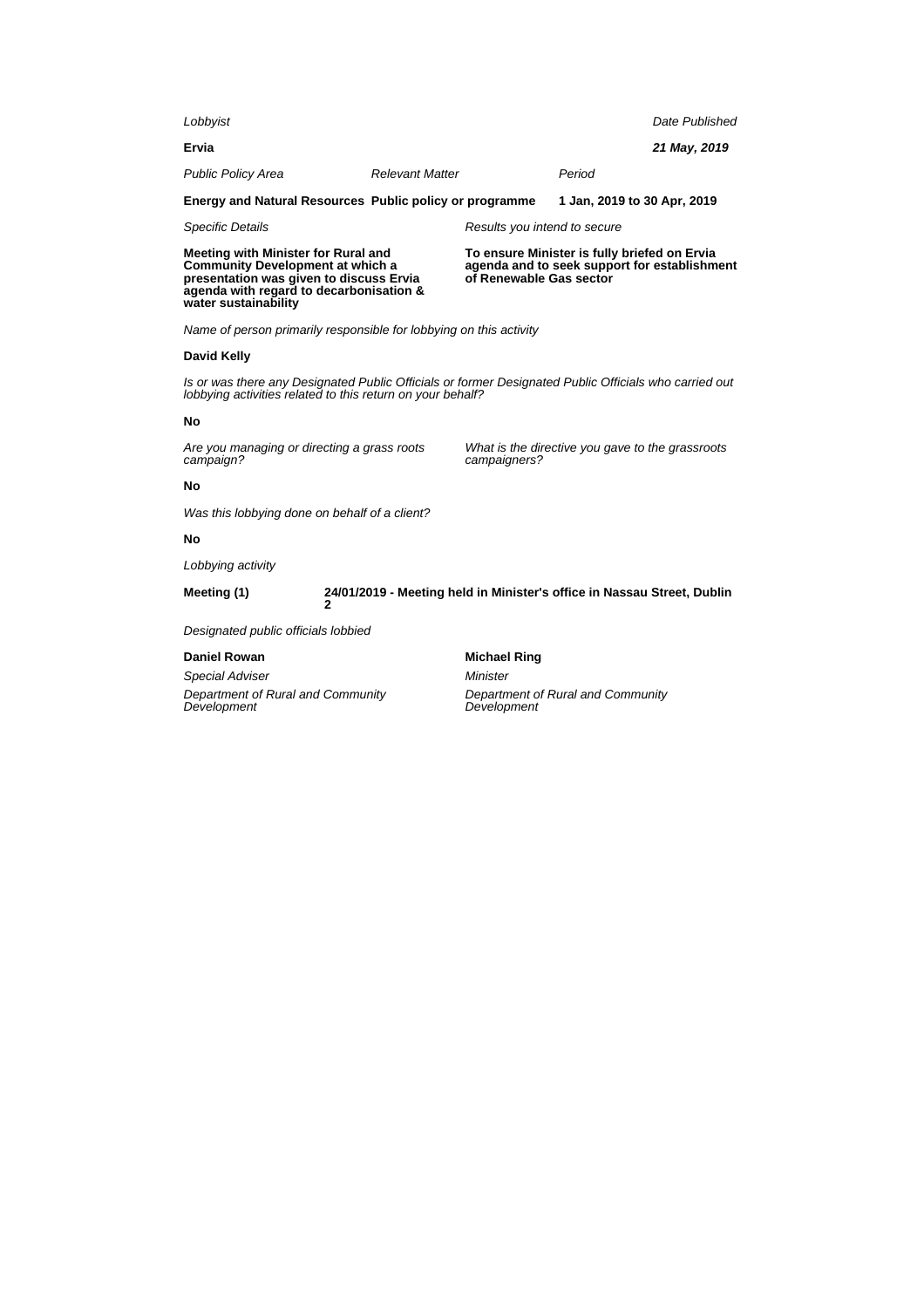| Lobbyist                                                                                                                                            |                        |                              |                                                                                       | Date Published |
|-----------------------------------------------------------------------------------------------------------------------------------------------------|------------------------|------------------------------|---------------------------------------------------------------------------------------|----------------|
| Ervia                                                                                                                                               |                        |                              |                                                                                       | 21 May, 2019   |
| <b>Public Policy Area</b>                                                                                                                           | <b>Relevant Matter</b> |                              | Period                                                                                |                |
| Energy and Natural Resources Public policy or programme                                                                                             |                        |                              | 1 Jan, 2019 to 30 Apr, 2019                                                           |                |
| <b>Specific Details</b>                                                                                                                             |                        | Results you intend to secure |                                                                                       |                |
| Meeting with Deputy to discuss Ervia agenda<br>with regard to decarbonisation & water<br>sustainability with a focus on Carbon Capture<br>& Storage |                        | project                      | To ensure Deputy is fully briefed on Ervia<br>agenda and to seek support for CCS Cork |                |
| Name of person primarily responsible for lobbying on this activity                                                                                  |                        |                              |                                                                                       |                |
| David Kelly                                                                                                                                         |                        |                              |                                                                                       |                |

Is or was there any Designated Public Officials or former Designated Public Officials who carried out lobbying activities related to this return on your behalf?

### **No**

Are you managing or directing a grass roots campaign?

What is the directive you gave to the grassroots campaigners?

## **No**

Was this lobbying done on behalf of a client?

## **No**

Lobbying activity

**Meeting (1) 12/02/2019 - Meeting held in Leinster House, Kildare street, Dublin 2**

Designated public officials lobbied

**Tim Lombard** Senator Seanad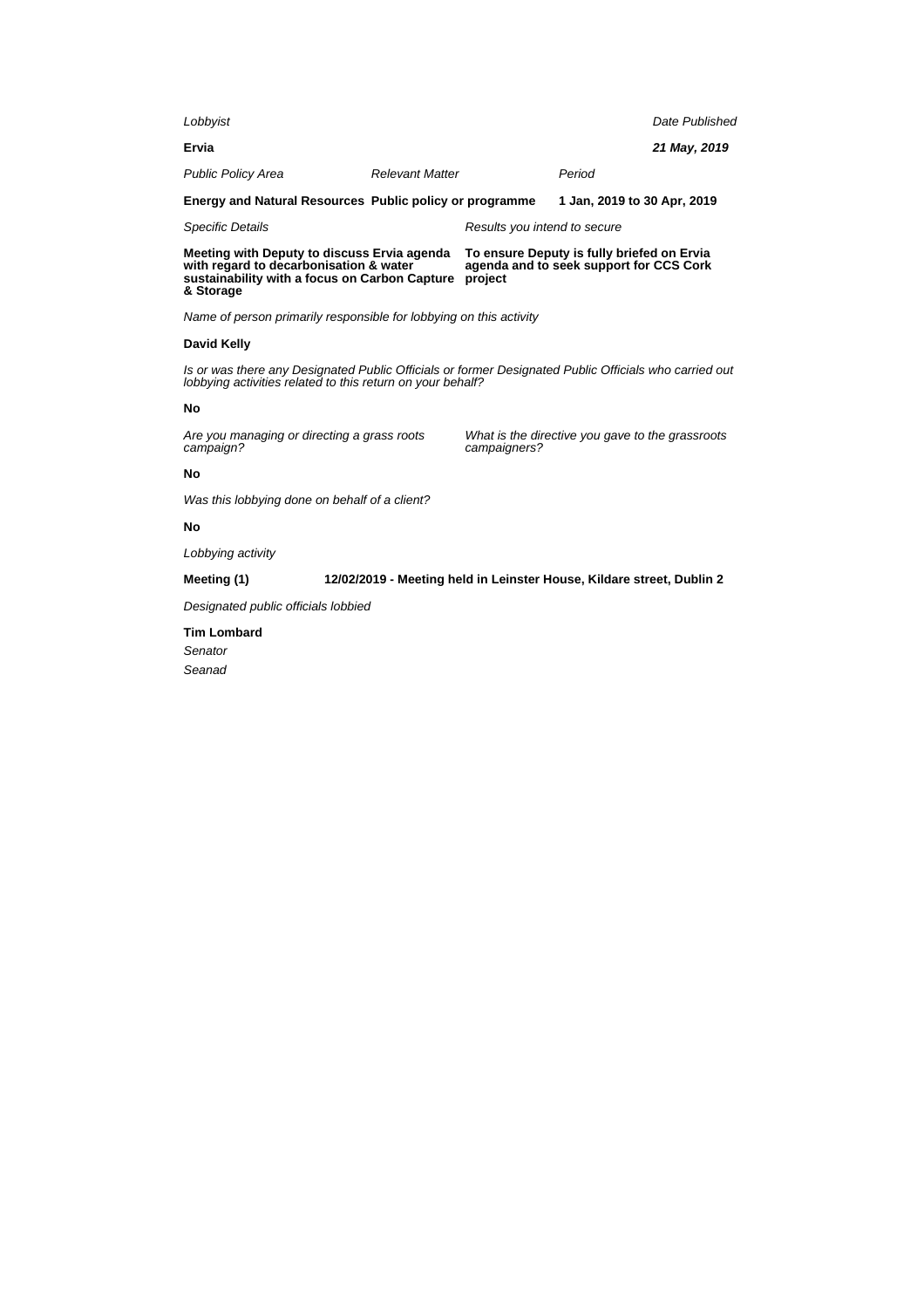| Meeting with Deputy at which a presentation<br>was given to discuss Ervia agenda with<br>regard to decarbonisation & water<br>sustainability and to provide an update on the<br>Greater Dublin Drainage project |                                   | To ensure Deputy is fully briefed on Ervia<br>agenda and to ensure any questions<br>regarding the Greater Dublin Drainage project<br>had been answered |                             |                |
|-----------------------------------------------------------------------------------------------------------------------------------------------------------------------------------------------------------------|-----------------------------------|--------------------------------------------------------------------------------------------------------------------------------------------------------|-----------------------------|----------------|
| <b>Specific Details</b>                                                                                                                                                                                         |                                   | Results you intend to secure                                                                                                                           |                             |                |
| <b>Environment</b>                                                                                                                                                                                              | <b>Public policy or programme</b> |                                                                                                                                                        | 1 Jan. 2019 to 30 Apr, 2019 |                |
| <b>Public Policy Area</b>                                                                                                                                                                                       | <b>Relevant Matter</b>            |                                                                                                                                                        | Period                      |                |
| Ervia                                                                                                                                                                                                           |                                   |                                                                                                                                                        |                             | 21 May, 2019   |
| Lobbyist                                                                                                                                                                                                        |                                   |                                                                                                                                                        |                             | Date Published |
|                                                                                                                                                                                                                 |                                   |                                                                                                                                                        |                             |                |

Name of person primarily responsible for lobbying on this activity

# **David Kelly**

Is or was there any Designated Public Officials or former Designated Public Officials who carried out lobbying activities related to this return on your behalf?

# **No**

Are you managing or directing a grass roots campaign?

What is the directive you gave to the grassroots campaigners?

# **No**

Was this lobbying done on behalf of a client?

### **No**

Lobbying activity

# **Meeting (1) 14/02/2019 - Meeting held in Leinster House, Kildare street, Dublin 2**

Designated public officials lobbied

### **Seán Haughey**

TD

Dáil Éireann, the Oireachtas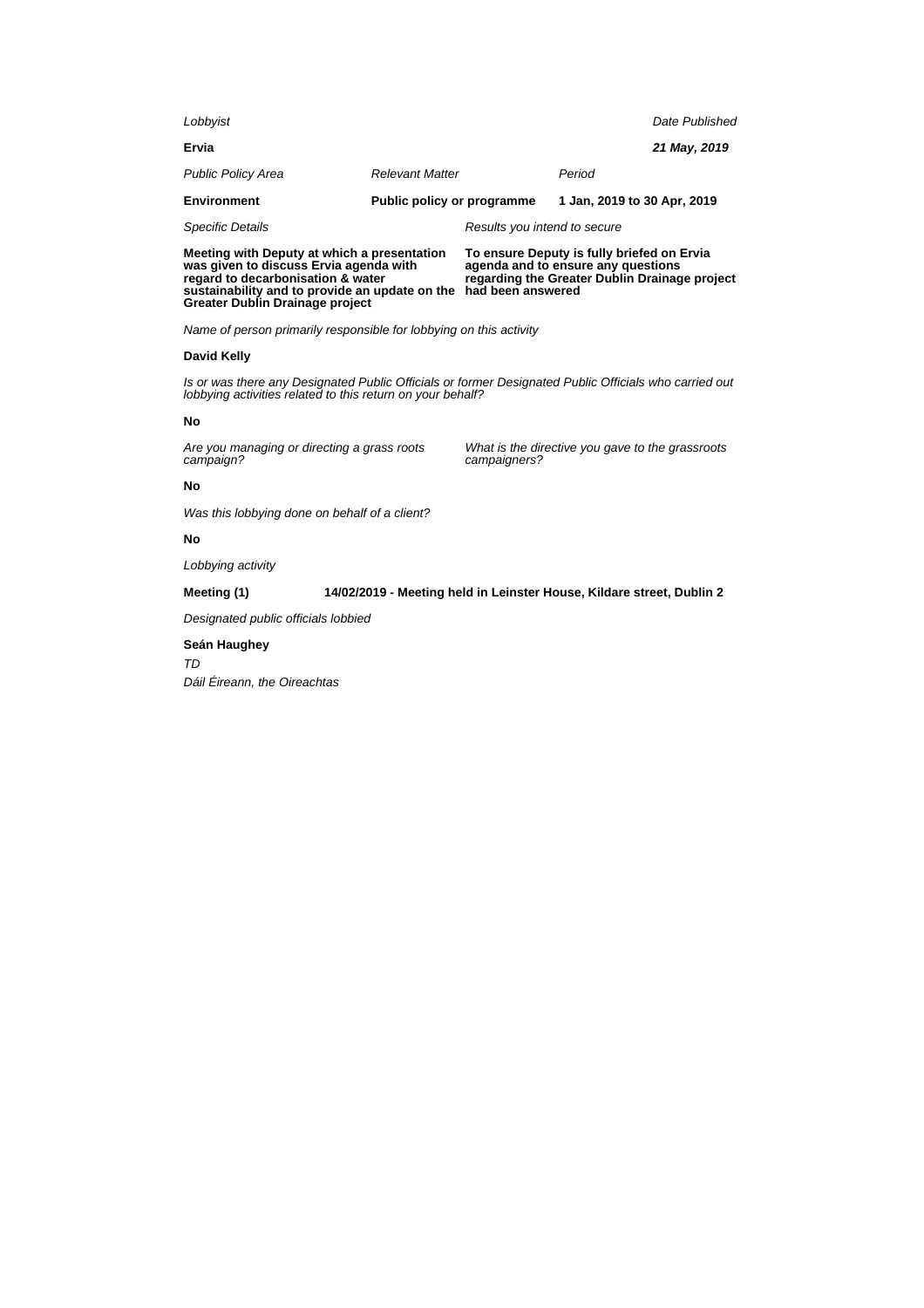| Lobbyist                                                                                                                                                                              |                                                                       |                                                                                                                       |                                                  | Date Published |
|---------------------------------------------------------------------------------------------------------------------------------------------------------------------------------------|-----------------------------------------------------------------------|-----------------------------------------------------------------------------------------------------------------------|--------------------------------------------------|----------------|
| Ervia                                                                                                                                                                                 |                                                                       |                                                                                                                       |                                                  | 21 May, 2019   |
| <b>Public Policy Area</b>                                                                                                                                                             | <b>Relevant Matter</b>                                                |                                                                                                                       | Period                                           |                |
| Energy and Natural Resources Public policy or programme                                                                                                                               |                                                                       |                                                                                                                       | 1 Jan, 2019 to 30 Apr, 2019                      |                |
| <b>Specific Details</b>                                                                                                                                                               |                                                                       | Results you intend to secure                                                                                          |                                                  |                |
| Meeting with Deputy at which a presentation<br>was given to discuss Ervia agenda with<br>regard to decarbonisation & water<br>sustainability with a focus on Dublin<br>infrastructure |                                                                       | To ensure Deputy is fully briefed on Ervia<br>agenda and to seek support for establishment<br>of Renewable Gas sector |                                                  |                |
| Name of person primarily responsible for lobbying on this activity                                                                                                                    |                                                                       |                                                                                                                       |                                                  |                |
| David Kelly                                                                                                                                                                           |                                                                       |                                                                                                                       |                                                  |                |
| Is or was there any Designated Public Officials or former Designated Public Officials who carried out<br>lobbying activities related to this return on your behalf?                   |                                                                       |                                                                                                                       |                                                  |                |
| No                                                                                                                                                                                    |                                                                       |                                                                                                                       |                                                  |                |
| Are you managing or directing a grass roots<br>campaign?                                                                                                                              |                                                                       | campaigners?                                                                                                          | What is the directive you gave to the grassroots |                |
| No                                                                                                                                                                                    |                                                                       |                                                                                                                       |                                                  |                |
| Was this lobbying done on behalf of a client?                                                                                                                                         |                                                                       |                                                                                                                       |                                                  |                |
| No                                                                                                                                                                                    |                                                                       |                                                                                                                       |                                                  |                |
| Lobbying activity                                                                                                                                                                     |                                                                       |                                                                                                                       |                                                  |                |
| Meeting (1)                                                                                                                                                                           | 14/02/2019 - Meeting held in Leinster House, Kildare street, Dublin 2 |                                                                                                                       |                                                  |                |
| Designated public officials lobbied                                                                                                                                                   |                                                                       |                                                                                                                       |                                                  |                |
| John Lahart                                                                                                                                                                           |                                                                       |                                                                                                                       |                                                  |                |

TD Dáil Éireann, the Oireachtas